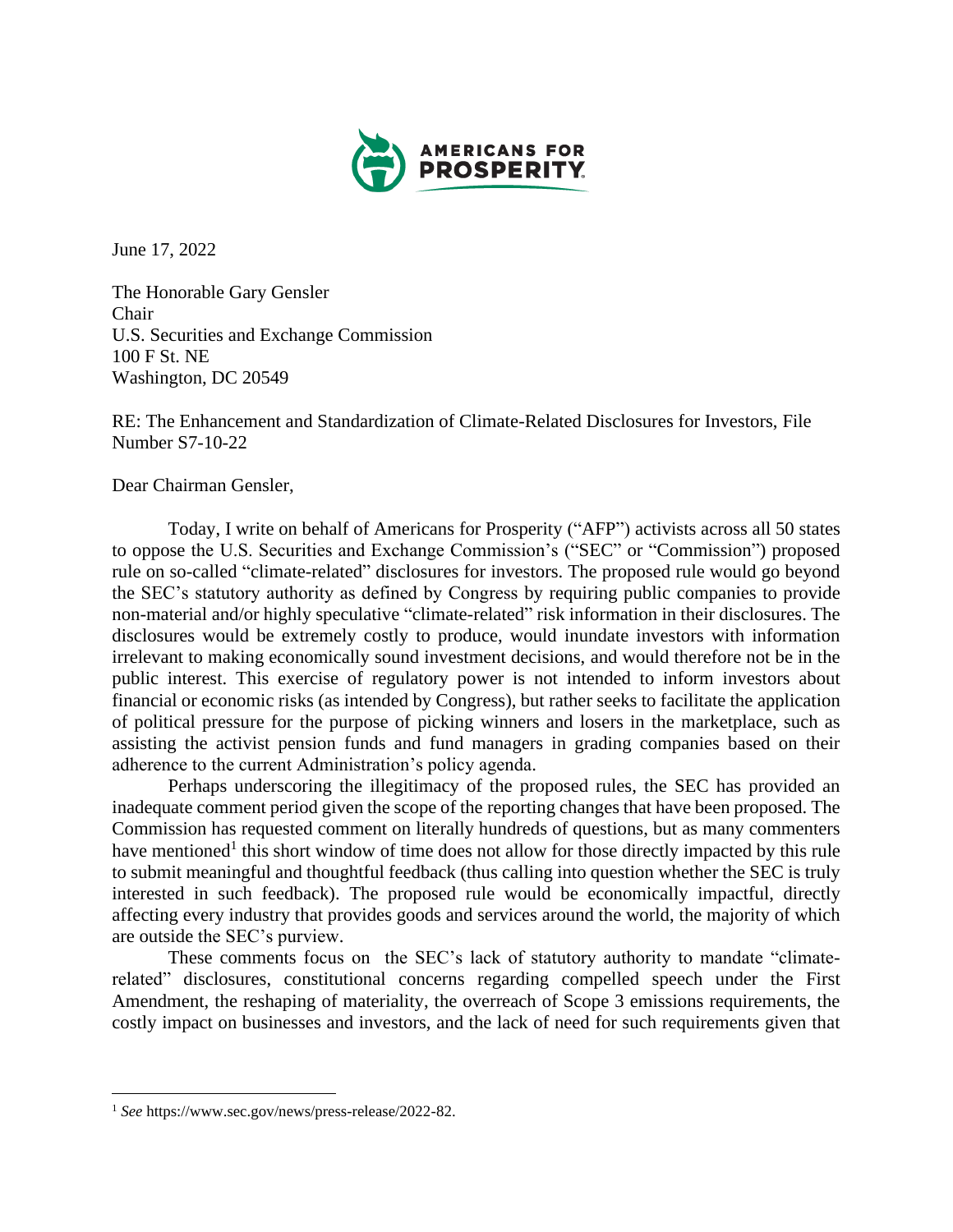investors and boards are perfectly capable of requiring such disclosures where they are truly valued by the current and prospective shareholders.

## **I. The Commission Lacks Statutory Authority to Mandate Expansive and Speculative Disclosures Designed to Coerce Registrants and Others to Implement the Current Administration's Energy and Environmental Agenda**

As Commissioner Hester Peirce and former SEC deputy general counsel Andrew Vollmer have explained in detail, the Commission's proposal to require certain environmental "climaterelated" disclosures<sup>2</sup> ("Proposal") exceeds its statutory authority.<sup>3</sup> We agree. At its core, the Proposal lacks statutory authority to mandate disclosures that have nothing to do with its mission to protect investors, maintain fair, orderly, and efficient markets, and to facilitate capital formation. As explained below, the Commission's Proposal is ultra vires, unlawful, and should be withdrawn in its entirety.

The Commission is a creature of statute, which possesses only those powers Congress has chosen to confer upon it.<sup>4</sup> "Regardless of how serious the problem an administrative agency seeks to address, . . . it may not exercise its authority in a manner that is inconsistent with the administrative structure that Congress enacted into law."<sup>5</sup> Congress need not expressly negate an agency's claimed powers; "[w]ere courts to *presume* a delegation of power absent an express *withholding* of such power, agencies would enjoy virtually limitless hegemony, a result plainly out of keeping with . . . the Constitution<sup>[1] 1,10</sup> No matter how well-intentioned its public policy goals may be, the Commission must not "assume . . . that whatever might appear to further the statute's primary objective must be the law."<sup>7</sup> It should "presume more modestly instead that the legislature says what it means and means what it says."<sup>8</sup> The Commission has not done so here.

### **A. The Commission's Proposal Would Make Major Public Policy Decisions of Vast Economic and Political Importance Without Statutory Authorization**

The Proposal amounts to a major policy decision of vast political and economic importance, as demonstrated by "the amount of money involved for regulated and affected parties, the overall impact on the economy, the number of people affected, and the degree of congressional and public attention to the issue."<sup>9</sup> Yet the SEC has no statutory authority to make such a decision.

<sup>&</sup>lt;sup>2</sup> Sec. and Exch. Comm'n, The Enhancement and Standardization of Climate-Related Disclosures for Investors, Release Nos. 33- 11042; 34-94478 (Mar. 21, 2022).

<sup>3</sup> *See* Hester M. Peirce, We are Not the Securities and Environment Commission—At Least Not Yet (March 21, 2022), [https://www.sec.gov/news/statement/peirce-climate-disclosure-20220321;](https://www.sec.gov/news/statement/peirce-climate-disclosure-20220321) Comment of Andrew N. Vollmer, Release Nos. 33-11042; 34-94478; File No. S7-10-22 (submitted April 12, 2022), *available at* [https://www.mercatus.org/system/files/vollmer\\_-\\_pic\\_-\\_comment\\_on\\_secs\\_proposed\\_rule\\_on\\_climate\\_disclosure\\_-](https://www.mercatus.org/system/files/vollmer_-_pic_-_comment_on_secs_proposed_rule_on_climate_disclosure_-_v1.pdf) [\\_v1.pdf](https://www.mercatus.org/system/files/vollmer_-_pic_-_comment_on_secs_proposed_rule_on_climate_disclosure_-_v1.pdf) [hereinafter Vollmer Comment].

<sup>4</sup> *See La. Pub. Serv. Com v. Fed. Commc'ns Comm'n*, 476 U.S. 355, 374 (1986); *see also N.Y. Stock Exch. LLC v. SEC*, 962 F.3d 541, 554 (D.C. Cir. 2020) ("[A]n agency cannot purport to act with the force of law without delegated authority from Congress.").

<sup>5</sup> *Food & Drug Admin. v. Brown & Williamson Tobacco Corp*., 529 U.S. 120, 125 (2000) (cleaned up).

<sup>6</sup> *Ry. Labor Executives' Assn's v. Nat'l Mediation Bd*., 29 F.3d 655, 671 (D.C. Cir. 1994) (en banc).

<sup>7</sup> *Henson v. Santander Consumer USA Inc*., 137 S. Ct. 1718, 1725 (2017) (cleaned up).

<sup>&</sup>lt;sup>8</sup> *Id.* (cleaned up). "It's a fundamental canon of statutory construction that words generally should be interpreted as taking their ordinary . . . meaning . . . at the time Congress enacted the statute." *New Prime Inc. v. Oliveira*, 139 S. Ct. 532, 539 (2019) (cleaned up).

<sup>9</sup> *See generally United States Telecomms. Ass'n v. FCC*, 855 F.3d 381, 422–23 (D.C. Cir. 2017) (Kavanaugh, J., dissenting from denial of rehearing en banc) (listing generally relevant factors to major question inquiry).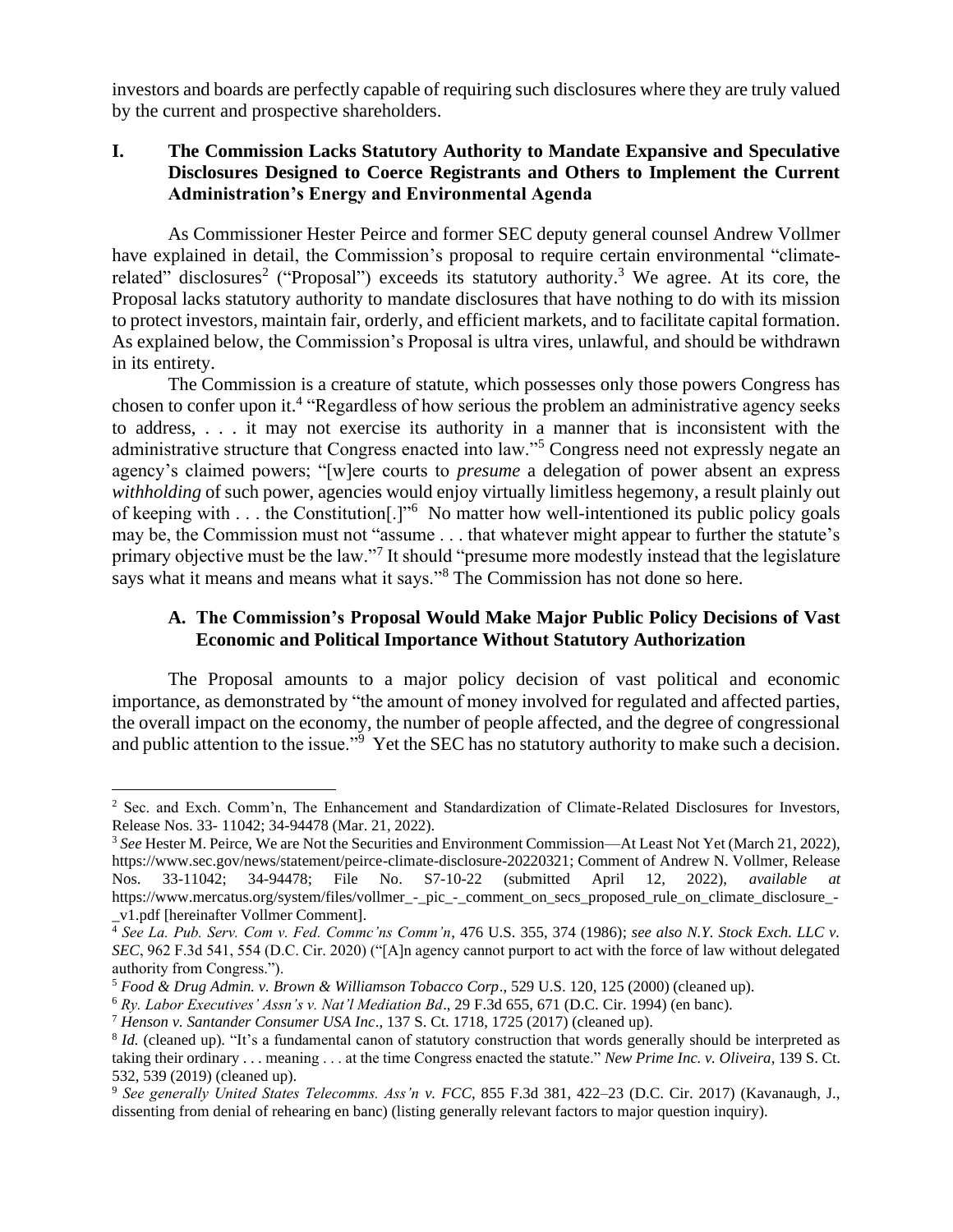The SEC Chair's Statement on Proposed Mandatory Climate Risk Disclosures claims that "[t]oday, investors representing literally tens of trillions of dollars support climate-related disclosures[.]<sup>10</sup> This is inaccurate—the Chair's statement refers to large fund managers, not the millions of small retail investors and their life savings whose money the fund managers are misrepresenting as their own. As Commissioner Peirce notes, the Proposal would make "fundamental changes to . . . [the Commission's] disclosure regime" that *harm* the actual investors themselves, particularly retail investors saving for retirement.<sup>11</sup> She continues: "The whole economy, and all of the consumers and producers it sustains, could also be hurt."<sup>12</sup> Echoing Commissioner Peirce, former SEC deputy general counsel Andrew Vollmer (who has deep experience with the SEC's legal authority and mission) has observed: "The [Proposal's disclosure] requirements also would dominate the public disclosure process so much that they would, in effect, create a second disclosure regime."<sup>13</sup> He continues: "The Proposal seeks to use the securities disclosure system to advance a public policy goal extraneous to the federal securities laws."<sup>14</sup>

The Commission's proposal has also not escaped the attention of the political branches of government and the public at large. But Congress has repeatedly declined to pass legislation authorizing the Commission to require "climate-risk" disclosures,<sup>15</sup> demonstrating both that proponents in Congress do not believe the SEC currently has such authority, and that Congress as a whole does not want the SEC to have such authority. <sup>16</sup> Numerous Senators at the U.S. Senate Committee on Banking, Housing, and Urban Affairs put the Commission on notice that this Proposal was intruding on decisions that must, under our system of representative selfgovernment, be made by the people's elected representatives:

The push for more disclosure related to global warming has little to do with providing material information for investment purposes. Rather, activists with no fiduciary duty to the company or its shareholders are trying to impose their progressive political views on publicly traded companies, and the country at large, having failed to enact change via the elected government. . . . [F]ederal securities regulations are not the appropriate vehicle to advance climate change policy goals. The SEC is an independent financial regulator, whose political insulation reflects its narrow focus on the financial markets. It does not have a mission of remaking society or our economy as a whole. . . . If our laws are inadequate to deal with

<sup>15</sup> *See, e.g.,* H.R.2570 - Climate Risk Disclosure Act of 2021; H.R.3623 - Climate Risk Disclosure Act of 2019. *See also* Warren, Casten, *Colleagues Reintroduce Bill Requiring Public Companies to Disclose Climate-Related Risks The Climate Risk Disclosure Act Would Accelerate the Transition from Fossil Fuels*, Press Release (April 15, 2021), [https://www.warren.senate.gov/newsroom/press-releases/warren-casten-colleagues-reintroduce-bill-requiring-](https://www.warren.senate.gov/newsroom/press-releases/warren-casten-colleagues-reintroduce-bill-requiring-public-companies-to-disclose-climate-related-risks)

[public-companies-to-disclose-climate-related-risks;](https://www.warren.senate.gov/newsroom/press-releases/warren-casten-colleagues-reintroduce-bill-requiring-public-companies-to-disclose-climate-related-risks) Senator Elizabeth Warren and Representative Sean Casten, The Climate Risk Disclosure Act of 2021, *available at*  <https://www.warren.senate.gov/imo/media/doc/The%20Climate%20Risk%20Disclosure%20Act%20of%202021.pdf> <sup>16</sup> Ironically, the disclosure-related legislation that Congress has actually passed in recent years indicate that Congress wants more simplified disclosures, which is the exact opposite of what the Commission's Proposal will do. *See*  Vollmer Comment, *supra note* 3, at 11 & n.19 (citing Section 108 of the JOBS Act, Pub. L. No. 112-106, 126 Stat. 306 (2012); Fixing America's Surface Transportation Act, Pub. L. No. 114-94, § 72002, 129 Stat. 1784, 1784 (December 4, 2015); *Id.* § 72003, 129 Stat. 1784, 1785).

<sup>&</sup>lt;sup>10</sup> Chair Gary Gensler, Statement on Proposed Mandatory Climate Risk Disclosures (March 21, 2022),

<sup>11</sup> *See* We are Not the Securities and Environment Commission, *supra* note 3*.*

<sup>12</sup> *Id.*

<sup>13</sup> Vollmer Comment, *supra* note 3, at 20.

<sup>14</sup> *Id.* at 13.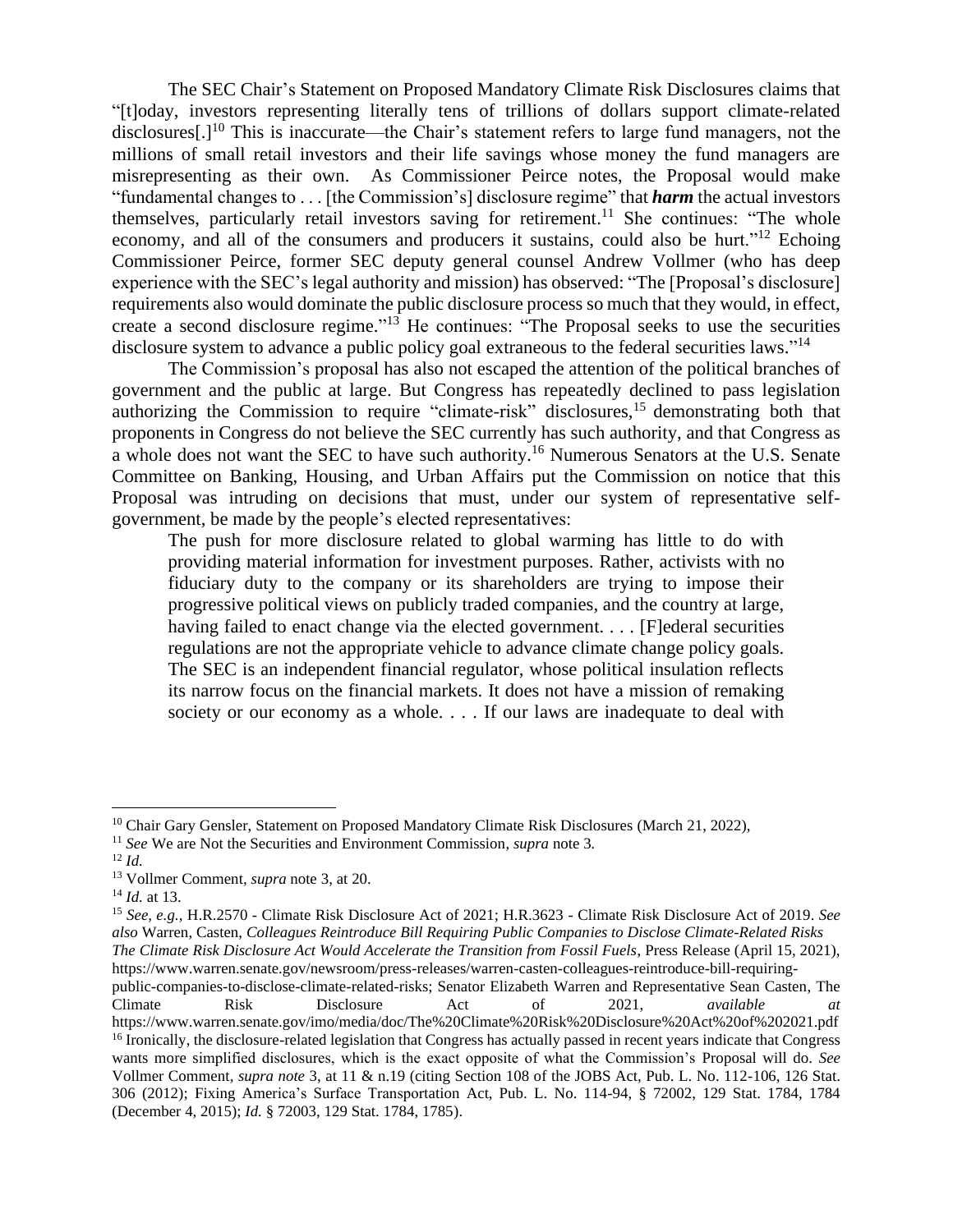climate change, then it is job of members of Congress— who are accountable to the voters through elections—to address them and not the SEC.<sup>17</sup>

Seventeen state attorney generals have also noted their statutory and constitutional objections to the SEC's proposal.<sup>18</sup> And the Proposal itself has sparked significant public debate, as demonstrated by the number of unique comments the public submitted in response to the Commission's March 2021 Request for Public Input, as the Proposal itself acknowledges.<sup>19</sup>

Thus, it is clear the Proposal seeks to address and decide a major public policy question the Constitution reserves to the people's elected representatives in Congress. Even if Congress could constitutionally grant the Commission the power to restructure entire sectors of the economy, Congress must clearly have said so.<sup>20</sup> It did not, by any reasonable account.<sup>21</sup> That is why the Commission cannot point to any statute clearly and specifically authorizing it to issue environmental regulations of national import.<sup>22</sup> Instead, the Proposal vaguely claims "[t]he Commission has broad authority to promulgate disclosure requirements that are 'necessary or appropriate in the public interest or for the protection of investors.'"<sup>23</sup> But none of the cited provisions support the Commission's newly discovered environmental policymaking authority.<sup>24</sup>

Numerous commenters raised this fundamental defect in response to the Commission's March 2021 Request for Public Input.<sup>25</sup> One would expect that if the Commission could point to any source of power to mandate these types of disclosures, it would have gone out of its way to do so in the 490-page Proposal it posted on its website prior to publication in the Federal Register.<sup>26</sup> It did not.<sup>27</sup> Nor did it meaningfully respond to significant comments raising this issue.<sup>28</sup> Under these circumstances, it appears certain the Commission's "claim[] to discover in a long-extant

<sup>23</sup> 87 Fed. Reg. at 21,335 (15 U.S.C. §§ 77g, 78l, 78m, 78o).

<sup>&</sup>lt;sup>17</sup>Comment of Senators at the U.S. Senate Committee on Banking, Housing, and Urban Affairs Re: Public Input on Climate Change Disclosures, 1–3 (June 13, 2021), *available at* https://www.sec.gov/comments/climatedisclosure/cll12-8911330-244285.pdf

<sup>18</sup> *See* Comment of State Attorneys General Re: Climate Change Disclosures (June 14, 2021), https://www.sec.gov/comments/climate-disclosure/cll12-8915606-244835.pdf

<sup>&</sup>lt;sup>19</sup> 87 Fed. Reg. at 21,338 ("On March 15, 2021, Acting Chair Allison Herren Lee requested public input on climate disclosure . . . . The Commission received approximately 600 unique letters and over 5800 form letters . . . . We received letters from academics, accounting and audit firms, individuals, industry groups, investor groups, registrants, non-governmental organizations, professional climate advisors, law firms, professional investment advisors and investment management companies, standard-setters, state government officials, and US Senators and Members of the House of Representatives.").

<sup>&</sup>lt;sup>20</sup> See Ala. Ass'n of Realtors v. HHS, 141 S. Ct. 2485, 2489 (2021) (per curiam) ("We expect Congress to speak clearly if it wishes to assign to an agency decisions of vast economic and political significance." (cleaned up)).

<sup>21</sup> *See also* Vollmer Comment, *supra* note 3, at 15 ("Congress has not spoken directly and plainly to give the SEC the power to write regulations requiring disclosure of climate-related information.").

<sup>22</sup> 87 Fed. Reg. 21,334, 21,335 (April 11, 2022) (citing 15 U.S.C. §§ 77g, 78l, 78m, 78o]); *see also* 87 Fed. Reg. 21,334, 21,464 (April 11, 2022) ("VIII. Statutory Authority[.] The amendments contained in this release are being proposed under the authority set forth in Sections 7, 10, 19(a), and 28 of the Securities Act, as amended, and Sections 3(b), 12, 13, 15, 23(a), and 36 of the Exchange Act, as amended.").

<sup>&</sup>lt;sup>24</sup> As the U.S. Court of Appeals for the D.C. Circuit recently reminded the Commission: "[a]n agency's general rulemaking authority does not mean that the specific rule the agency promulgates is a valid exercise of that authority." *N.Y. Stock Exch. LLC v. SEC*, 962 F.3d 541, 546 (D.C. Cir. 2020) (cleaned up). "Merely because an agency has rulemaking power does not mean that it has delegated authority to adopt a particular regulation." *Id.* at 554.

<sup>&</sup>lt;sup>25</sup> 87 Fed. Reg. at 21,339 ("[C]ommenters stated that they opposed implementation of climate-related disclosure rules and argued that such rules would exceed the Commission's statutory authority.").

<sup>&</sup>lt;sup>26</sup> Sec. and Exch. Comm'n, The Enhancement and Standardization of Climate-Related Disclosures for Investors, Release Nos. 33- 11042; 34-94478 (Mar. 21, 2022), [https://www.sec.gov/rules/proposed/2022/33-11042.pdf.](https://www.sec.gov/rules/proposed/2022/33-11042.pdf)

<sup>27</sup> *See* 87 Fed. Reg. at 21,335, 21,464.

<sup>28</sup> *Id.* at 21,338–21,340.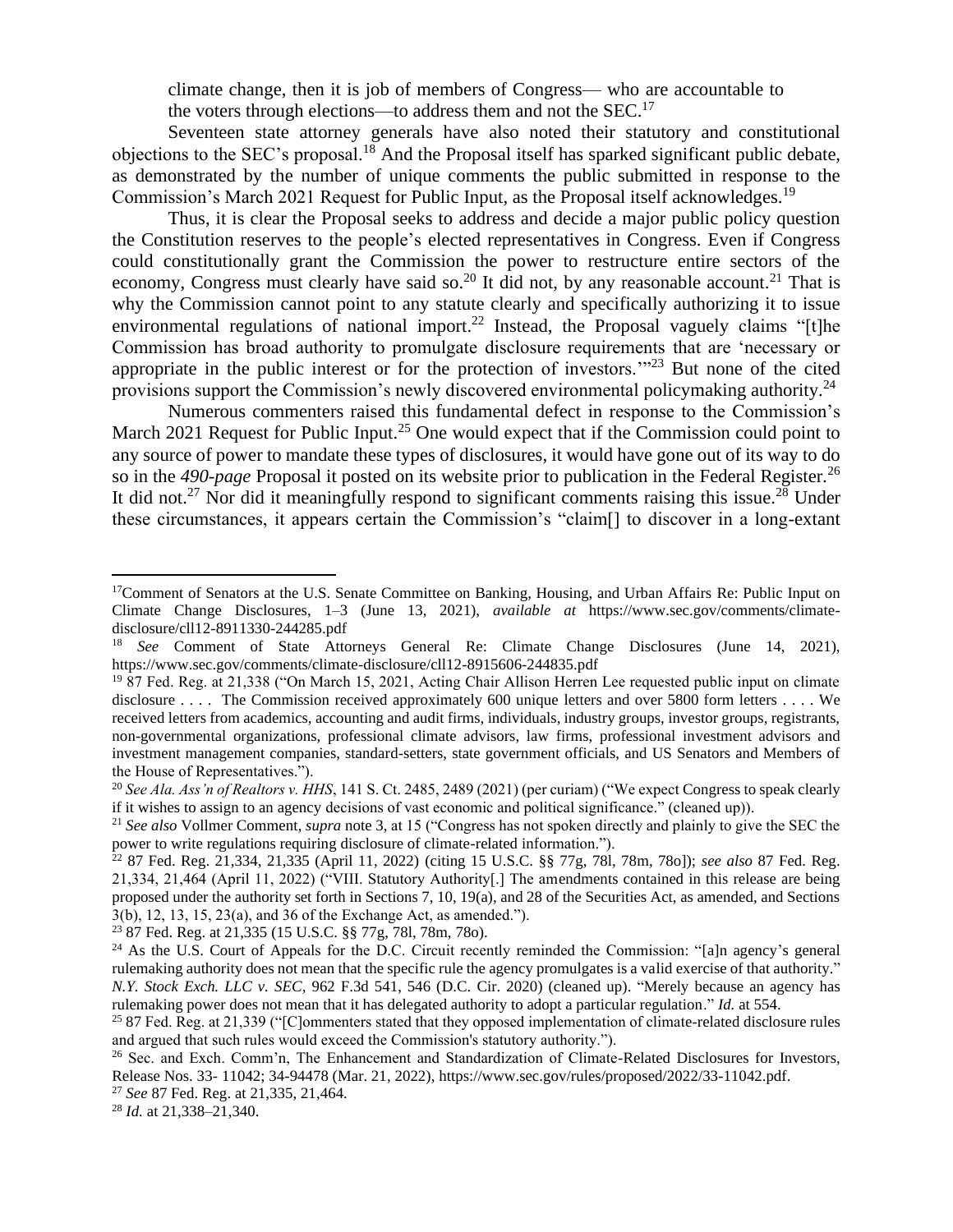statute an unheralded power to regulate a significant portion of the American economy" should be greeted skeptically by the courts.<sup>29</sup> And rightfully so.

#### **B. The Commission's Lack of Scientific Expertise Underscores that the Proposal is Ultra Vires and Unlawful**

Bolstering the commonsense conclusion that Congress did not grant the Commission authority to mandate costly and burdensome "climate-risk" disclosures is the complete and utter mismatch between the Commission's mission of protecting investors and the goal of the Proposal, which appears to be *primarily* designed to advance the Administration's *environmental* and *degrowth* priorities by reducing energy use.

The Proposal replaces the Commission's authority to require disclosures that are in the interests of the public or investors with purported authority to advance the Administration's own policy interests. This is made clear by the Commission's attempts to define climate-related risks, about which it has zero expertise. The Commission proposes to define "physical" climate-related risk as: "both acute and chronic risks to a registrant's business operations or the operations of those with whom it does business. "Acute risks" is defined as event-driven risks related to shorter-term extreme weather events, such as hurricanes, floods, and tornadoes. "Chronic risks" is defined as those risks that the business may face as a result of longer-term weather patterns and related effects, such as sustained higher temperatures, sea level rise, drought, and increased wildfires, as well as related effects such as decreased arability of farmland, decreased habitability of land, and decreased availability of fresh water."<sup>30</sup> The Commission has no expertise to define these terms, let alone review any associated disclosures.

The proposed rules would define transition risks to mean "the actual or potential negative impacts on a registrant's consolidated financial statements, business operations, or value chains attributable to regulatory, technological, and market changes to address the mitigation of, or adaptation to, climate-related risks. Transition risks would include, but are not limited to, increased costs attributable to climate-related changes in law or policy, reduced market demand for carbonintensive products leading to decreased sales, prices, or profits for such products, the devaluation or abandonment of assets, risk of legal liability and litigation defense costs, competitive pressures associated with the adoption of new technologies, reputational impacts (including those stemming from a registrant's customers or business counterparties) that might trigger changes to market behavior, changes in consumer preferences or behavior, or changes in a registrant's behavior. A registrant that has significant operations in a jurisdiction that has made a GHG emissions reduction commitment would likely be exposed to transition risks related to the implementation of the commitment."<sup>31</sup> Here, again, the Commission is well beyond its area of expertise, creating a definition that is so broad and lacking any underlying basis in current law and regulation as to be meaningless. For example, the proposal references these "transition risks" hundreds of times throughout the proposal and repeatedly makes clear, including in the definition above, that it includes a registrant's plans for complying with the Biden Administration's own self-imposed pledges under the Paris Agreement (of 50-52 percent emissions reductions from 2005 levels by 2030), which has never been reviewed, let alone approved by Congress. To underscore the illegitimacy of the Proposal and these definitions, the Biden Administration itself has refused

<sup>29</sup> *Util. Air Regulatory Grp. v. EPA*, 573 U.S. 302, 324 (2014) (cleaned up).

<sup>30</sup> *See* proposed 17 CFR 229.1500(c)(2) and (c)(3).

<sup>31</sup> *See* proposed 17 CFR 229.1500(c)(4) and 17 CFR 229.1502(a)(1)(ii).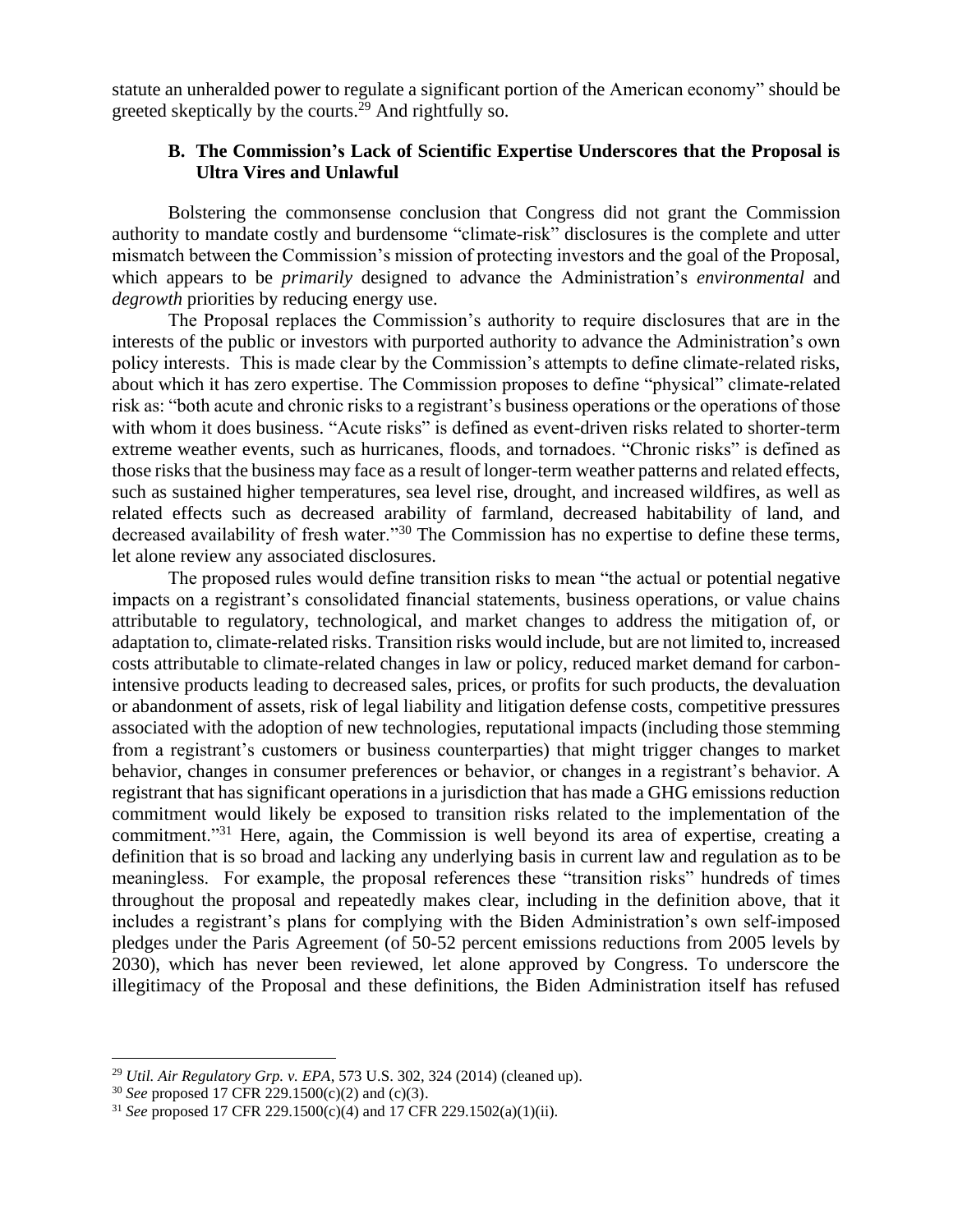repeated requests from Congress to supply the technical or cost basis for its pledges under the Paris Agreement. $32$ 

As Commissioner Peirce explained: "the [Commission] regulators designing the framework have no expertise in capital allocation, political and social insight, or the science used to justify these [politically and socially] favored ends."<sup>33</sup> All of this is to say that just as the CDC lacked the power to reimagine landlord-tenant law,<sup>34</sup> OSHA lacked the power to mandate vaccinations,  $35$  and the IRS lacked power to make national health policy,  $36$  the SEC is not allowed to go on a frolic into environmental policymaking, as it has brazenly sought to do here. The Commission's lack of scientific expertise is yet additional evidence that the Commission's Proposal is ultra vires and unlawful.

## **C. It Would Be An Unconstitutional Delegation of Legislative Power for Existing Statutes to Grant the Commission Discretion to Reimagine SEC Disclosure as a Tool For Transforming Sectors of the National Economy**

Even if Congress had intended to grant the SEC the power to set national environmental policy, the underlying statute would be unconstitutional.<sup>37</sup> After all, "[t]he federal government's powers . . . are not general but limited and divided. Not only must the federal government properly invoke a constitutionally enumerated source of authority to regulate . . . . It must also act consistently with the Constitution's separation of powers."<sup>38</sup> "Under our Constitution, the authority to make laws that impose obligations on the American people is conferred on Congress, whose Members are elected by the people."<sup>39</sup> Subject to bicameralism and presentment,<sup>40</sup> Article I of the Constitution vests "[a]ll legislative Powers herein granted" in Congress<sup>41</sup>—not the Executive branch.<sup>42</sup> Thus, Congress may not delegate "powers which are strictly and exclusively legislative."<sup>43</sup> Instead, the Constitution requires "important subjects . . . must be entirely regulated by the legislature itself[.]"<sup>44</sup> In other words, "important choices of social policy" must be "made

<sup>32</sup> *See* [https://www.capito.senate.gov/news/in-the-news/why-the-white-house-never-released-its-2030-climate](https://www.capito.senate.gov/news/in-the-news/why-the-white-house-never-released-its-2030-climate-strategy)[strategy.](https://www.capito.senate.gov/news/in-the-news/why-the-white-house-never-released-its-2030-climate-strategy)

<sup>33</sup> *See* We are Not the Securities and Environment Commission, *supra* note 3; Vollmer Comment, *supra* note 3, at 17. <sup>34</sup> *Ala. Ass'n of Realtors*, 141 S. Ct. at 2489 (per curiam).

<sup>35</sup> *Nat'l Fed'n of Indep. Bus. v. DOL, OSHA,* 142 S. Ct. 661, 665 (2022) ("The Act empowers the Secretary to set workplace safety standards, not broad public health measures.").

<sup>36</sup> *King v. Burwell*, 576 U.S. 473, 486 (2015) ("It is especially unlikely that Congress would have delegated this decision to the IRS, which has no expertise in crafting health insurance policy of this sort.").

<sup>37</sup> *See also NFIB v. DOL, OSHA*, 142 S. Ct. at 669 (Gorsuch, J., concurring) ("[I]f the statutory subsection the agency cites really *did* endow OSHA with the power it asserts, that law would likely constitute an unconstitutional delegation of legislative authority." (emphasis in original)); *Tiger Lily, LLC v. HUD*, 5 F.4th 666, 672 (6th Cir. 2021) ("[T]o put 'extra icing on a cake already frosted,' the government's interpretation of § 264(a) could raise a nondelegation problem." (citation omitted)).

<sup>38</sup>*NFIB v. DOL, OSHA*, 142 S. Ct. at 667 (Gorsuch, J., concurring). To guard against tyranny and protect liberty, "the Constitution . . . vest[s] the authority to exercise different aspects of the people's sovereign power in distinct entities." *Gundy v. United States*, 139 S. Ct. 2116, 2133 (2019) (Gorsuch, J., dissenting).

<sup>39</sup> *Biden v. Missouri*, 142 S. Ct. 647, 659 (2022) (Alito, J., dissenting).

<sup>40</sup> U.S. Const. Art. I, § 7, cl. 2.

<sup>41</sup> U.S. Const. Art. I, § 1.

<sup>42</sup> *See Gundy*, 139 S. Ct. at 2123 (confirming "assignment of power to Congress is a bar on its further delegation"); *Loving v. United States*, 517 U.S. 748, 758 (1996) ("[T]he lawmaking function belongs to Congress . . . and may not be conveyed to another branch or entity.").

<sup>43</sup> *Wayman v. Southard*, 23 U.S. (10 Wheat.) 1, 20 (1825) (Marshall, C.J.).

<sup>44</sup> *Id.* at 43; *see also Paul v. United States*, 140 S. Ct. 342, 342 (2019) (Kavanaugh, J., statement respecting denial of certiorari).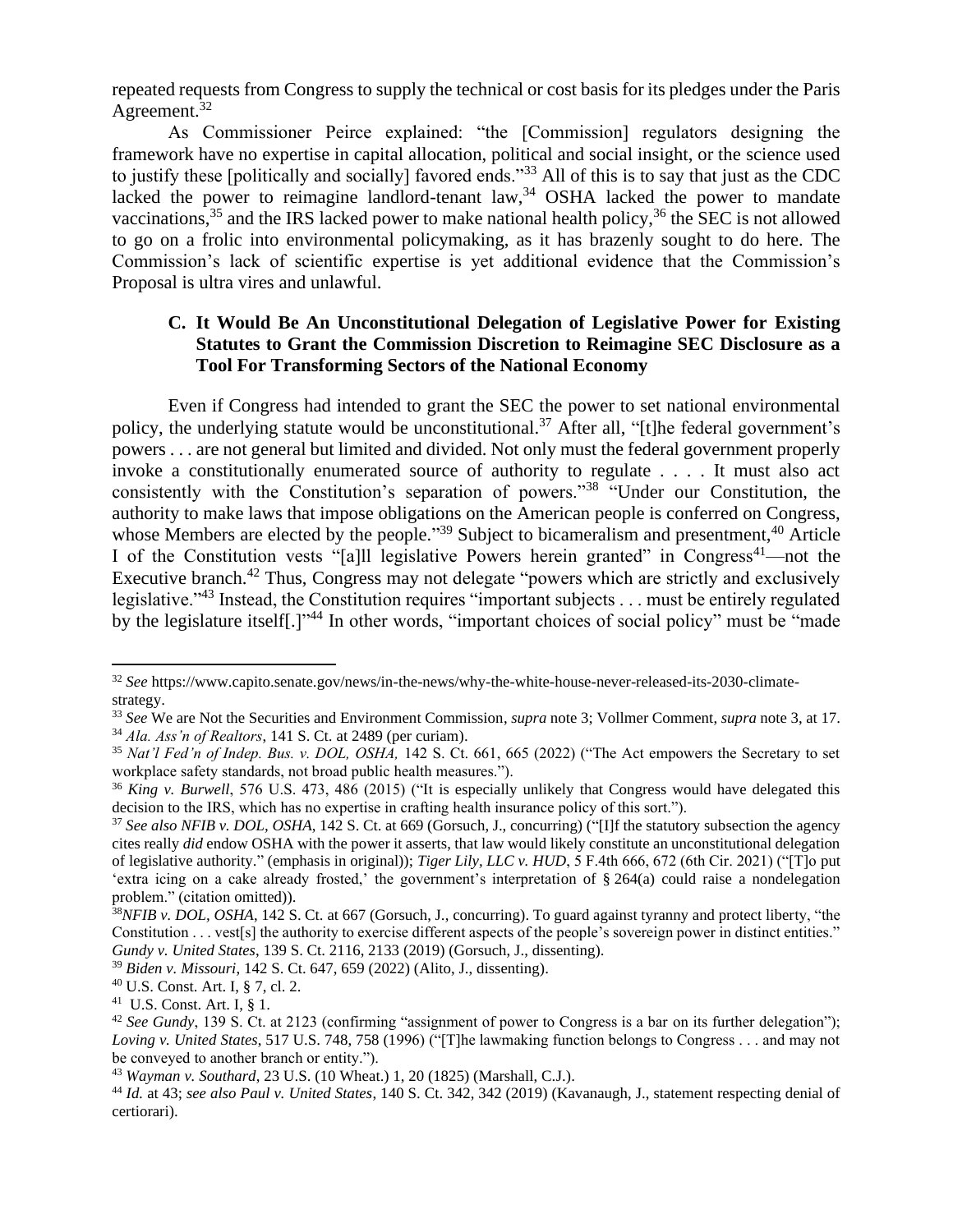by Congress, the branch of our Government most responsive to the popular will."<sup>45</sup> "It is the hard choices, and not the filling in of the blanks, which must be made by the elected representatives of the people."<sup>46</sup> "[I]t would frustrate 'the system of government ordained by the Constitution' if Congress could merely announce vague aspirations and then assign others the responsibility of adopting legislation to realize its goals."<sup>47</sup>

The assortment of general rulemaking provisions the Commission identifies as allowing it to issue regulations it deems "necessary or appropriate in the public interest" lack even any semblance of the specifics necessary to comprise a specific, intelligible legislative grant of authority. To interpret these provisions as authorizing the SEC to implement a new disclosure regime for the purpose of fundamentally transforming entire sectors of the economy would be an unlawful delegation of legislative authority.<sup>48</sup>

### **II. SEC Climate Disclosure Mandates Risk Compelling Speech at Odds with the First Amendment**

Any proposed mandatory disclosures must be consistent with the First Amendment. Compelled speech is a particularly egregious intrusion on First Amendment freedoms.<sup>49</sup> In *West Virginia State Board of Education v. Barnette*, 319 U.S. 624, 633 (1943), the Court stated that "involuntary affirmation could be commanded only on even more immediate and urgent grounds than silence." Content-based regulation of speech is inherently suspect. Such laws "are presumptively unconstitutional and may be justified only if the government proves that they are narrowly tailored to serve compelling state interests."<sup>50</sup> And as the Supreme Court recently explained in *NIFLA v Becerra*, compelled speech is a content- based regulation because it "alters the content of [their] speech."<sup>51</sup>

The Commission made passing acknowledgment of commenters to the March 2021 Request for Public Input who raised First Amendment concerns but made no effort to address such comments. Thus, the concerns raised at that time apply with equal force now. The proposed disclosures would require disclosing entities to speak on topics wholly unrelated to the SEC's legitimate regulatory purposes, expressing views they may not hold or would prefer to express in different ways.<sup>52</sup>

Compelling responses to the categories of speech suggested in the proposed climate-related disclosures<sup>53</sup> could imply the speaker adopted a position on the topic of climate change, the relevance of the disclosed information to that topic, or whether either had any bearing on the business.

Such compelled statements would go beyond conveying neutral information but would use a regulatory sword of Damocles to compel the speaker not only to speak, but to speak contrary to its actual beliefs. Such a requirement would exceed even the allowed regulation in *Red Lion Broadcasting Co. v. FCC*, 395 U.S. 367 (1969), which required radio frequency licensees to air

<sup>45</sup> *Indus. Union Dep't, AFL-CIO v. API*, 448 U.S. 607, 685 (1980) (Rehnquist, J., concurring in judgment).

<sup>46</sup> *Id.* at 687 (Rehnquist, J., concurring).

<sup>47</sup> *Gundy*, 139 S. Ct. at 2133 (Gorsuch, J., dissenting) (quoting *Marshall Field & Co. v. Clark*, 143 U.S. 649, 692 (1892) (Harlan, J.)).

<sup>48</sup> *Cf. NFIB v. DOL, OSHA*, 142 S. Ct. at 669 (Gorsuch, J., concurring); *Tiger Lily*, 5 F.4th at 672.

<sup>49</sup> *Wooley v. Maynard*, 430 U.S. 705 (1977); *Miami Herald Publishing Co. v. Tornillo*, 418 U.S. 241 (1974).

<sup>50</sup> *Reed* v. *Town of Gilbert*, 576 U. S. 155 (2015).

<sup>51</sup> *Riley* v. *National Federation of Blind of N. C., Inc.*, 487 U. S. 781, 795 (1988).

<sup>52</sup> *Hurley v Irish-American Gay, Lesbian and Bisexual Group of Boston*, 515 U.S. 557, 575 (1995) ("[I]t boils down to the choice of a speaker not to propound a particular point of view, and that choice is presumed to lie beyond the government's power to control.")

<sup>53</sup> *See* Proposed 17 CFR 29.1500 *et seq*.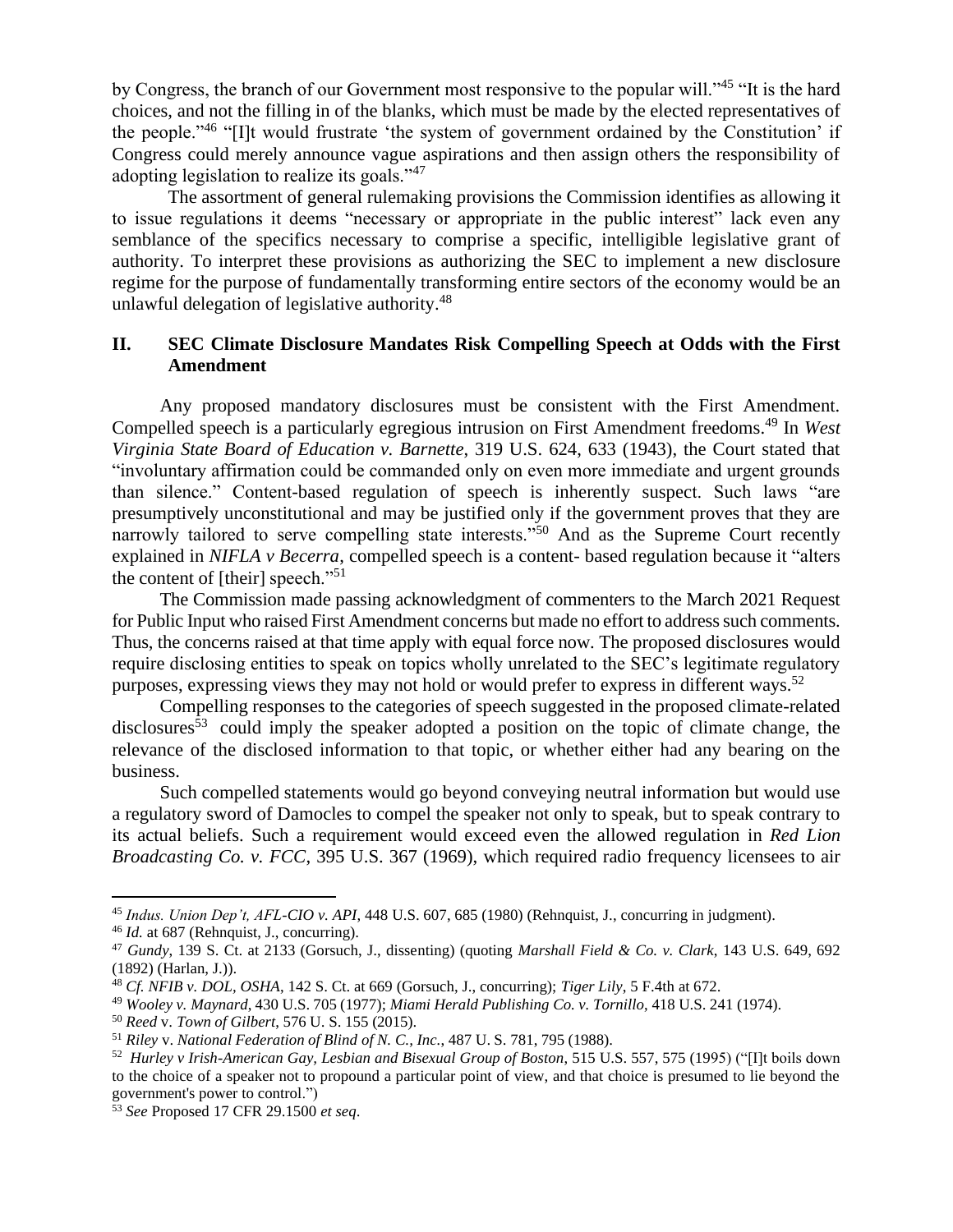speech by others—but not to compel the speech from the licensees themselves. The proposals here, by contrast, risk fostering the appearance the speaker is expressing its own opinion—even where such disclosures are contrary to its true position—creating confusion in messaging as well as violating the First Amendment rights of the speaker. The government is free to express its own views. It is not free to command private parties to speak.

The First Amendment would prohibit mandating this speech even if it were deemed to be "professional speech", *i.e*., speech based on expert knowledge and judgment. The Supreme Court "has not recognized 'professional speech' as a separate category of speech merely because it is uttered by 'professionals.'"<sup>54</sup> Instead, the "Court has afforded less protection for professional speech only for "factual, noncontroversial information in . . . 'commercial speech,"<sup>55</sup> or regulations of professional conduct that incidentally burden speech.<sup>56</sup>

The *Zauderer* standard would not permit mandating the proposed disclosures because the proposals do not relate to either "commercial speech" or "noncontroversial" speech. Indeed, as the Commission previously recognized in questions 6 and 9 of the March 2021 Request for Public Input, the proposals relate to information that is unsettled, subject to change over time, and lacking any recognized standards.<sup>57</sup> The Commission continues to acknowledge the unsettled nature of relevant standards, presenting a variety of requests for input on whether to apply standards, and, if so, which ones?<sup>58</sup> Accordingly, as the Court held in *NIFLA*, requiring disclosure about "anything but an 'uncontroversial' topic" falls outside of the *Zauderer* standard.<sup>59</sup> The second circumstance, merely "incidental" burden, likewise does not apply. There is no issue here of professional conduct and thus no "incidental" speech. Moreover, the burden is anything but "incidental". The scope of the proposed disclosures would be burdensome for any entity that did not already perform such analysis because the proposed categories of disclosures relate largely to data-gathering, modeling, analysis, and framing not within the expertise of any entity that does not operate squarely within those fields. Thus, undertaking such studies would impose a material obligation outside the expertise of many speakers and would exceed the allowable burden.

Lacking any basis for special treatment, the proposals that may result from this process would be subject to the same First Amendment speech protections as any other content-based regulation.<sup>60</sup> As such, the proposed disclosures, which "target speech based on its communicative content— are presumptively unconstitutional and may be justified only if the government proves

<sup>58</sup> *See* [https://www.sec.gov/rules/proposed/2022/33-11042.pdf,](https://www.sec.gov/rules/proposed/2022/33-11042.pdf)

<sup>54</sup> *Nat'l Institute of Family and Live Advocates v. Becerra*, ("NIFLA"), 138 S. Ct. 2361, 2371–72 (2018).

<sup>55</sup> *Id*. citing *Zauderer v. Office of Disciplinary Counsel of Supreme Court of Ohio*, 471 U. S. 626, 651 (1985). <sup>56</sup> *Id*. at 2373.

<sup>57</sup> *See* <https://www.sec.gov/news/public-statement/lee-climate-change-disclosures> "6. How should any disclosure requirements be updated, improved, augmented, or otherwise changed over time? Should the Commission itself carry out these tasks, or should it adopt or identify criteria for identifying other organization(s) to do so? If the latter, what organization(s) should be responsible for doing so, and what role should the Commission play in governance or funding? Should the Commission designate a climate or ESG disclosure standard setter? If so, what should the characteristics of such a standard setter be? Is there an existing climate disclosure standard setter that the Commission should consider?"; "9. What are the advantages and disadvantages of developing a single set of global standards applicable to companies around the world, including registrants under the Commission's rules, versus multiple standard setters and standards? If there were to be a single standard setter and set of standards, which one should it be? What are the advantages and disadvantages of establishing a minimum global set of standards as a baseline that individual jurisdictions could build on versus a comprehensive set of standards? If there are multiple standard setters, how can standards be aligned to enhance comparability and reliability? What should be the interaction between any global standard and Commission requirements? If the Commission were to endorse or incorporate a global standard, what are the advantages and disadvantages of having mandatory compliance?"

<sup>59</sup> *NIFLA*, 138 S. Ct. at 2372.

<sup>60</sup> *Reed v. Town of Gilbert, Ariz*., 576 U.S. 155, 163 (2015) ("Government regulation of speech is content based if a law applies to particular speech because of the topic discussed or the idea or message expressed.").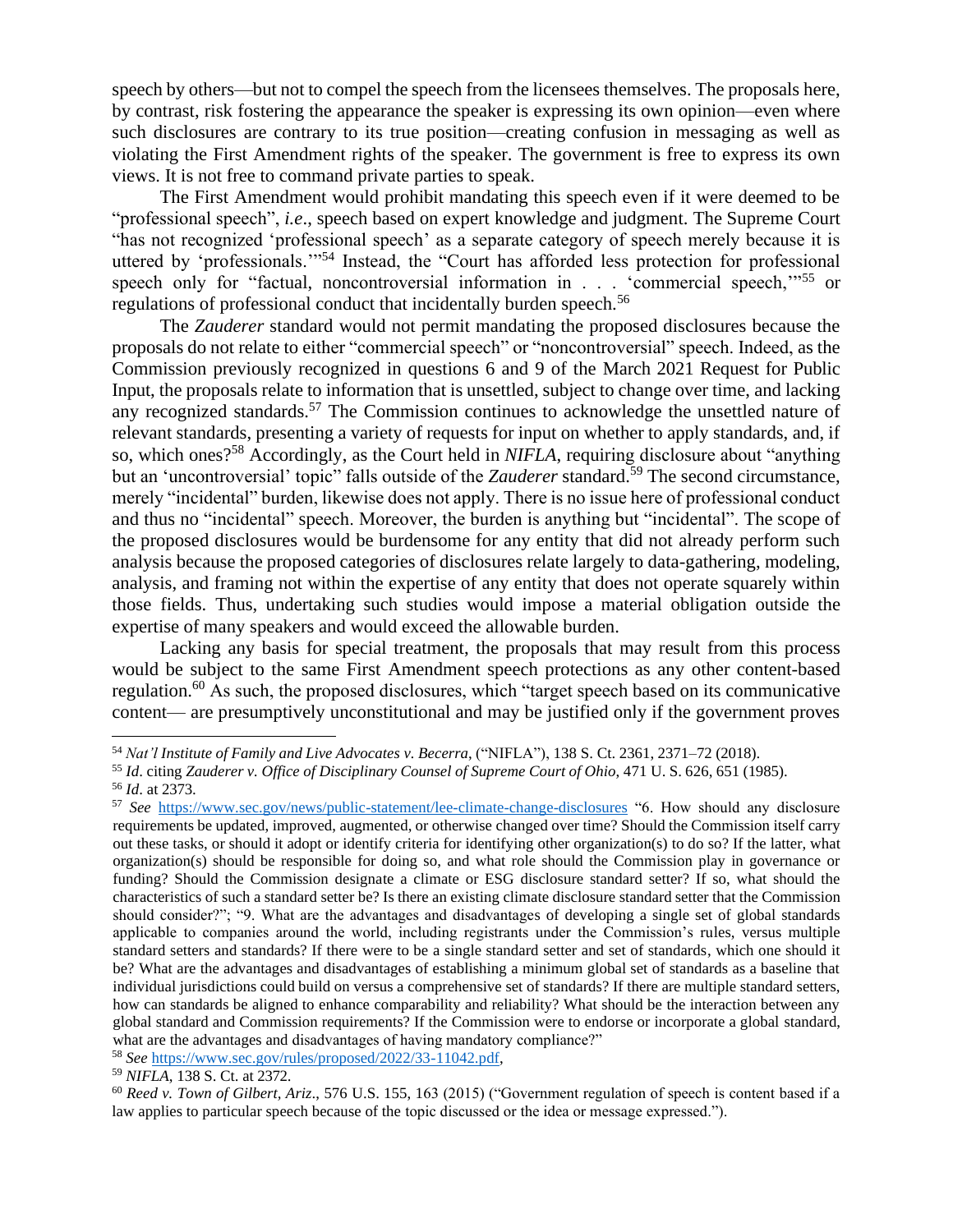that they are narrowly tailored to serve compelling state interests."<sup>61</sup> To meet that standard, the government would have to show that the proposed disclosures are neither overinclusive: compelling disclosures not necessary to address the proffered governmental interest; nor underinclusive: failing to compel disclosures equally or more necessary to address the proffered governmental interest. Here, any interests identified are subjective, amorphous, generalized, and ever-changing. But even were that hurdle to be overcome, establishing parameters for the mandated information to satisfy narrow tailoring would be infeasible.

The lack of clear statutory authority for SEC climate disclosure requirements undermines the arguments in favor of a compelling government interest. As West Virginia Attorney General Patrick Morrisey explained, "merely meeting a 'demand' for company statements" does not satisfy this requirement.<sup>62</sup> Commissioner Hester Peirce identified some of the risk of compelled speech in this context during June 2019 remarks before the American Enterprise Institute, including public shaming and shunning based on nebulous, incomplete, arbitrary, inconsistent, and political information which would be incorporated as part of an SEC climate or ESG disclosure regime.<sup>63</sup>

#### **III. The Proposal Reshapes Materiality**

The SEC's argument on behalf of the Proposal and its attempt to redefine materiality largely hinges on the claim that "there has been significant investor demand for information about how climate conditions may impact their investments."<sup>64</sup> The Proposal goes on to argue that "Several major institutional investors, which collectively have trillions of dollars in investments under management, have demanded climate related information from the companies in which they invest because of their assessment of climate change as a risk to their portfolios, and to investments generally, and also to satisfy investor interest in investments that are considered "sustainable.""<sup>65</sup> However, a recent survey conducted by the FINRA Investor Education Foundation with NORC of the University of Chicago indicates that retail investors are not as interested in or aware of ESG investing, citing that just 24 percent of retail investors could define ESG investing, and only 9 percent claimed to have ESG-related investments.<sup>66</sup> The survey suggests the Proposal prioritizes the preferences of some institutional investors and proxy advisory firms over the vast majority of retail investors who may not share the same sentiments about the need for climate-related disclosures.

Under current rules, companies can already disclose information regarding "climaterelated risk" if determined as material as part of their disclosures. In fact, in 2010, the SEC even released the *Commission Guidance Regarding Disclosure Related to Climate Change* that "outlines our views with respect to our existing disclosure requirements as they apply to climate change matters" in order to "assist companies in satisfying their disclosure obligations under the federal securities laws and regulations."<sup>67</sup> Richard Morrison, Senior Fellow at the Competitive Enterprise Institute, notes that "By introducing specific, prescriptive requirements rather than ones based on general materiality principles, the agency is trying to suggest that anything climaterelated should be considered presumptively material."<sup>68</sup> And as AFP pointed out in previous comments to the SEC, "to the extent the climate-related disclosures will require non-material

<sup>61</sup> *Id*. at 163.

<sup>62</sup>https://www.sec.gov/comments/climate-disclosure/cll12-8563794-230748.pdf.

<sup>63</sup> https://www.sec.gov/news/speech/speech-peirce-061819.

<sup>64</sup> 87 21340.

<sup>65</sup> *Id*.

<sup>66</sup> https://www.barrons.com/articles/esg-meaning-sustainable-investing-study-51649719876.

<sup>67</sup> https://www.sec.gov/rules/interp/2010/33-9106.pdf.

<sup>68</sup> https://cei.org/studies/the-secs-costly-power-grab/.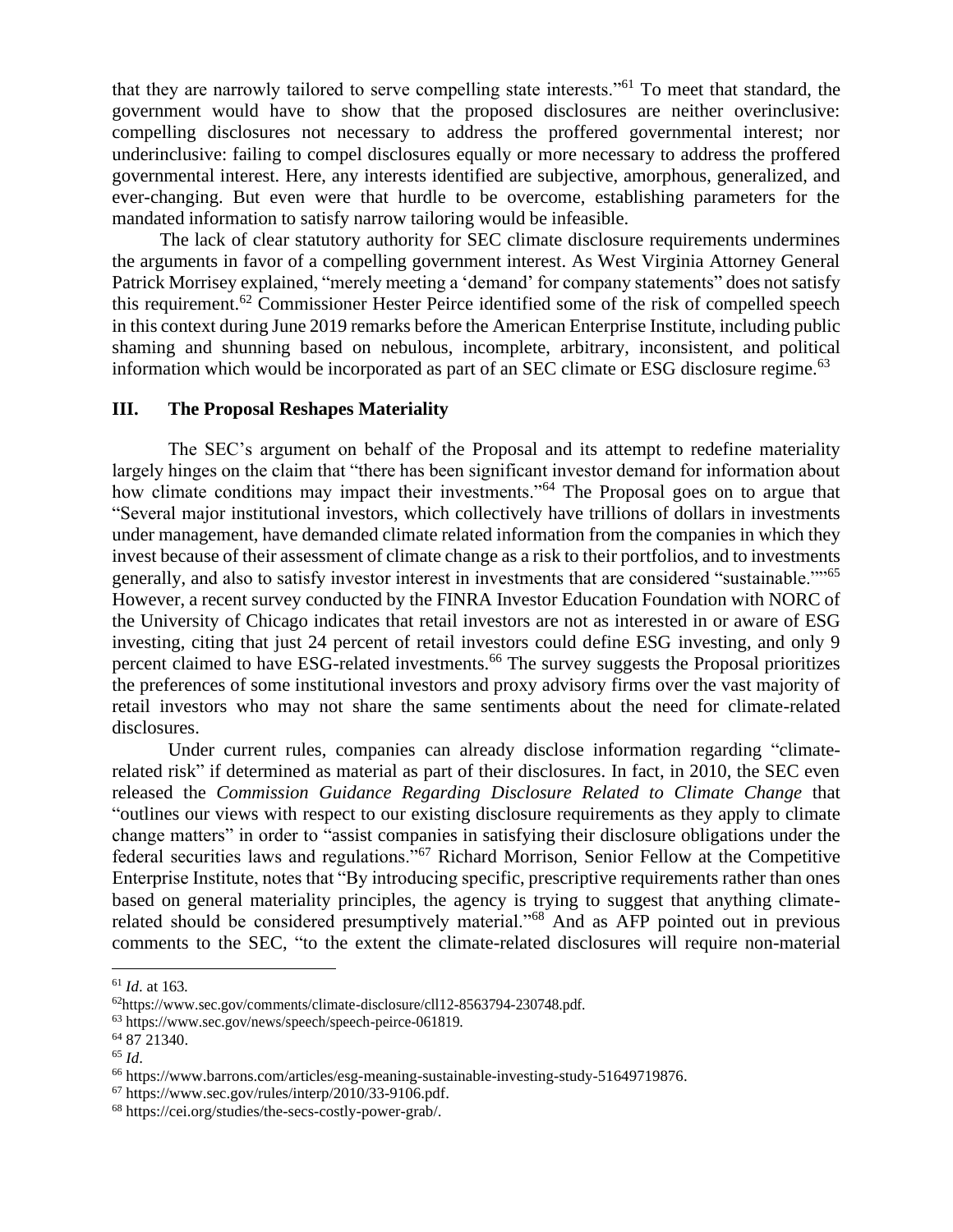information, it is unclear why the SEC is the appropriate agency to implement such a requirement."<sup>69</sup>

The Proposal goes lengths to warp the concept of materiality and disclosure to impose a specific agenda to the detriment of companies and investors. Commissioner Peirce's dissenting remarks note that "Some of the proposed disclosure requirements apply to all companies without a materiality qualifier, and others are governed by an expansive recasting of the materiality standard."<sup>70</sup> The Commissioner goes on to explain that "the proposed rules require all companies" to disclose all Scope 1 and 2 greenhouse gas emissions, and the financial metrics do not have a materiality qualifier."<sup>71</sup> And to illustrate how impractical and unrealistic some of the disclosure requirements are, the Proposal would require disclosure of information on "How any climaterelated risks identified by the registrant have had or are likely to have a material impact on its business and consolidated financial statements, which may manifest over the short-, medium-, or long-term."<sup>72</sup> We are unaware of any precedent for SEC-mandated disclosures by registrants of theoretical risks to shareholders based on policies that may or may not be in effect decades into the future; the Commission does not provide one either.

By distorting materiality, the Proposal attempts to influence and regulate the ways companies choose to operate and do business. David Burton, Senior Fellow in Economic Policy at the Heritage Foundation, argued in previous comments to the SEC on climate change disclosures that "The focus of the materiality standard should remain on what investors need to know to meet their financial, economic or pecuniary objectives, not a regulator's preferred political or social objectives or those of politically motivated fund managers or proxy advisor."<sup>73</sup> The Proposal would go above and beyond these standards.

#### **IV. Overreach of Scope 2 and 3 Emissions Requirements for Reporting**

Through the requirement of Scope 2 and 3 emissions the Biden administration is asking publicly traded companies to calculate and report greenhouse gas emissions from their suppliers, customers, and logistics operators. Scope 2 and 3 emission reporting requirements are indirect emissions (beyond a registrant's control) that are associated with activities both upstream and downstream from a company's value or supply chain. Scope 2 emissions reporting would be required regardless of materiality, while Scope 3 emissions reporting would be required only if those emissions are material or if the registrant has a set a GHG emission target or goal that includes Scope 3 emissions.<sup>74</sup> Thus, this requirement would not only be difficult to assess but would also create a great deal of uncertainty for private and international companies that may be in the supply chain of a public company. We do not believe the SEC has the statutory authority to mandate environmental disclosures and Scope 2 and 3 requirements go beyond what many public companies provide voluntarily. Moreover, the Commission makes no attempt to reconcile the redundant reporting stemming from these requirements. For example, one registrant's Scope 1 reporting would be of another registrant's Scope 2 emissions, all of which might be Scope 3 emissions for yet another registrant. The Commission has failed to consider more cost-effective rules that are more accurate and more in line with the public interest.

<sup>69</sup> https://www.sec.gov/comments/climate-disclosure/cll12-8914461-244714.pdf.

<sup>70</sup> https://www.sec.gov/news/statement/peirce-climate-disclosure-20220321.

 $^{71}$  *Id.* 

<sup>72</sup> 87 FR 21345.

<sup>73</sup> https://www.sec.gov/comments/climate-disclosure/cll12-8914466-244728.pdf.

<sup>74</sup> 87 FR 21377.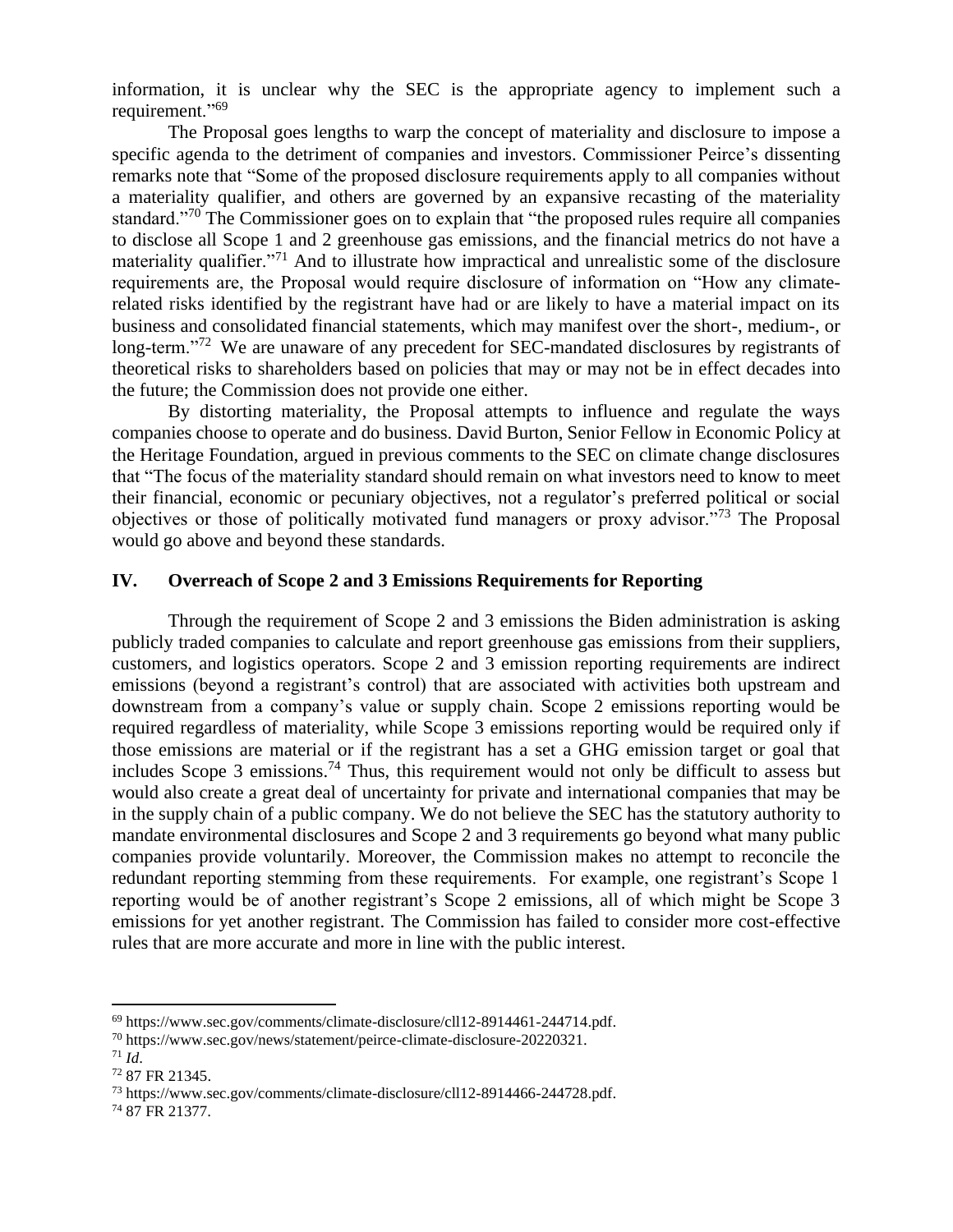This proposed requirement would touch every industry and have significant impact on how and who registrants do business with. Scope 3 upstream emissions activities include: a registrant's purchased goods and services; transportation and distribution of purchased goods, raw materials, and other inputs; business travel by employees; employee commuting; and more.<sup>75</sup> The downstream activities include transportation and distribution of a registrant's sold products and goods; processing by a third-party of a registrant's sold products; end-of-life treatment of sold products; and more.<sup>76</sup> Currently only 22.1% of public companies voluntarily submit this information,<sup>77</sup> as compared to 52% of public companies that voluntarily publish environmental social governance (ESG) reports that include climate and emissions information.<sup>78</sup> The Commission has provided a safe harbor for Scope 3 emission requirements due to the difficult nature of measuring the reports for accuracy.

The Commission has suggested more significant Scope 3 emissions may lead registrants "to shift their activities to capitalize on these changes and thus may need to allocate capital to invest in lower emissions equipment or to create new types of products."<sup>79</sup> Through this suggestion the SEC is asserting they know how you should operate your business and who you should do business with. As Commissioner Pierce states, "[a]dmittedly, a company's choices about things like what products to produce and which suppliers and distributors to use affect its Scope 3 numbers, but Scope 3 data is really about what other people do. The reporting company's longterm financial value is only tenuously at best connected to such third-party emissions."<sup>80</sup> This has nothing to do with investment or financial risk which are in the SEC's regulatory purview. This information is not directly relevant to investors and the Commission not only lacks the regulatory authority to mandate environmental disclosures, it does not have the expertise to make suggestions regarding how a company conducts its business.

The requirement of Scope 3 emissions would entangle private companies and foreign companies, including small businesses, into the SEC climate disclosure reporting. This would likely require private companies and foreign companies to provide their GHG emissions data that may be considered material and relevant to evaluating public companies' risk. As partners at Kirkland and Ellis law firm stated, "many are suppliers or customers to, or have received loans or investments from, public companies subject to the proposed rule. These non-subject companies would face pressure to disclose their emissions in order to enable reporting of Scope 3 emissions by public companies that are subject to the rule.<sup>81</sup> This issue is not effectively discussed in the proposed rule and leaves a great deal of uncertainty to registrants and third parties who may be impacted. It is unclear the SEC has the authority to effectively require private companies to disclose such information.

# **V. The Commission's Proposal Would Have Adverse Impacts on Businesses and Investors**

The SEC recognizes that the Proposal would impose significant costs on companies, however, those costs are likely understated. In fact, the Commission admits in the Proposal's "Benefits and Costs" section they are "unable to reliably quantify these potential benefits and

<sup>75</sup> 87 FR 21380.

<sup>76</sup> 87 FR 21380.

<sup>77</sup> 87 FR 21422.

<sup>78</sup> 87 FR 21422.

<sup>79</sup> 87 FR 21435.

<sup>80</sup> https://www.sec.gov/news/statement/peirce-climate-disclosure-20220321.

<sup>81</sup> https://www.kirkland.com/publications/kirkland-alert/2022/03/sec-proposes-new-climate-disclosure-requirements.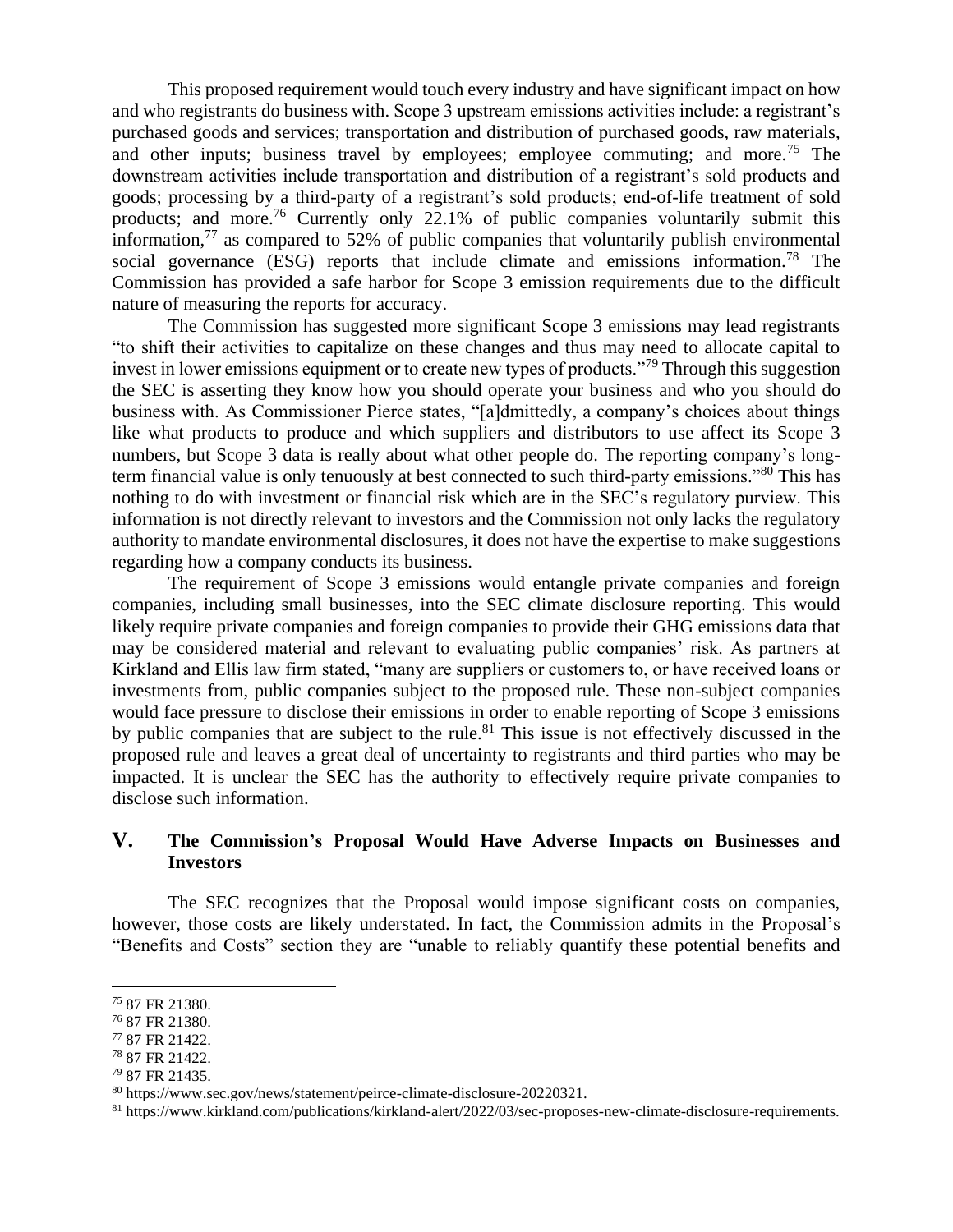costs" and that "we qualitatively describe the factors that may affect disclosure costs but we are unable to accurately quantify these costs."<sup>82</sup> Comments submitted by a cohort of professors of law and finance note that even with the high costs of the Proposal "the SEC recognizes that it cannot be sure of what benefits, if any, the Proposal will produce. The Proposal refers repeatedly to benefits that "could," "may" or "might" arise."<sup>83</sup> The Commission is willing to impose high costs on companies (and their consumers) for seemingly little benefit.

According to SEC estimates, the change in external cost burden stemming from the Proposal would increase from \$3.9 billion to \$10.2 billion.<sup>84</sup> While a significant increase, it likely underestimates the Proposal's total cost. Commissioner Peirce astutely recognizes that basing the rule in part on the Task Force on Climate-Related Financial Disclosures Framework and estimating costs based on its use is flawed, as some companies have only engaged with pieces and parts of the framework.<sup>85</sup> Uncertainties like these should raise a red flag for the SEC's cost analysis.

The breadth of information the Proposal requires specifically regarding Scope 3 emissions will add unnecessary costs for companies, both public and private. As discussed earlier, there is immense difficulty in assessing Scope 3 emissions which include "all indirect GHG emissions not otherwise included in a registrant's Scope 2 emissions, which occur in the upstream and downstream activities of a registrant's value chain." <sup>86</sup> This will necessarily include information from a qualifying registrant, but also from any public or private company in the registrant's value chain. In comments regarding a potential upcoming SEC rulemaking, Commissioner Lee contended: "I'm not interested in forcing medium- and small-sized companies into the reporting regime."<sup>87</sup> However, the Proposal under consideration would do just that. Additionally, large companies would be subject to an attestation requirement for Scope 1 and Scope 2 emissions, requiring those companies to pay a third-party to comply. These realities will result in increased costs for registrants and the companies operating up and down their value chain.

The Proposal would spur the demand for climate specialists, auditors, attorneys, and other consultants that will be needed for public and private companies to comply with the new requirements. It would also allow class action lawyers a flurry of opportunities to file frivolous securities law claims. While the disclosure regime imposed on companies would create major costs, it would benefit certain lines of business whose purpose would be to help companies stay in compliance with the new burdensome mandates and regulations. The Commission acknowledges that registrants would not be able to comply without the assistance of outside firms, stating that "We recognize that determining the likely future impacts on a registrant's business may be difficult for some registrants. Commenters have noted that the science of climate modeling has progressed in recent years and enabled the development of various software tools and that climate consulting firms are available to assist registrants in making this determination."<sup>88</sup> The Proposal would provide a new niche for lobbyists and stakeholder groups to influence the process. That's a contorted way of "helping" American businesses and investors.

Employers, shareholders, and investors would be worse off under the Proposal. As Members of the U.S. Senate explained, "This proposal comes with enormous costs for employers. As described in the SEC's proposal, public companies would face billions in new compliance costs to meet the new requirements, which will likely reduce the amount of capital that could otherwise

<sup>82</sup> 87 CR 21428.

<sup>83</sup> https://www.sec.gov/comments/s7-10-22/s71022-20126528-287180.pdf.

<sup>84</sup> 87 FR 21461.

<sup>85</sup> https://www.sec.gov/news/statement/peirce-climate-disclosure-20220321.

<sup>86</sup> 87 FR 21374

<sup>87</sup> https://www.wsj.com/articles/sec-pushes-for-more-transparency-from-private-companies-11641752489.

<sup>88</sup> 87 FR 21352.